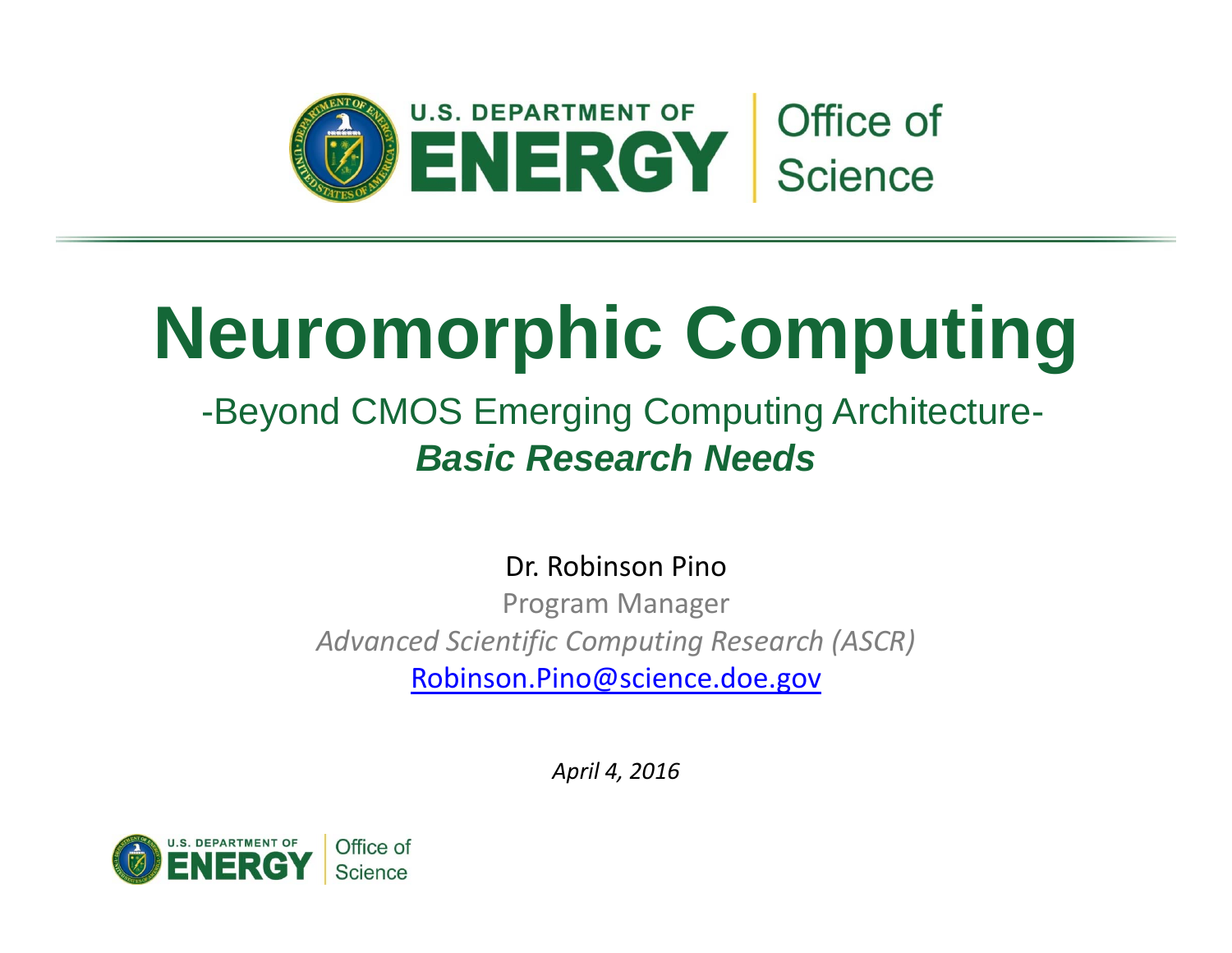

HOME · BLOG

#### A Nanotechnology-Inspired Grand Challenge for Future Computing

OCTOBER 20, 2015 AT 6:00 AM ET BY LLOYD WHITMAN, RANDY BRYANT, AND TOM KALIL

Ζ

Summary: Today, the White House is announcing a grand challenge to develop transformational computing capabilities by combining innovations in multiple scientific disciplines.

In June, the Office of Science and Technology Policy issued a Request for Information seeking suggestions for Nanotechnology-Inspired Grand Challenges for the Next Decade. After considering over 100 responses, OSTP is excited to announce the following grand challenge that addresses three Administration priorities-the National Nanotechnology Initiative, the National Strategic Computing Initiative (NSCI), and the BRAIN initiative:

Create a new type of computer that can proactively interpret and learn from data, solve unfamiliar problems using what it has learned, and operate with the energy efficiency of the human brain.

https://www.whitehouse.gov/blog/2015/10/15/nanotechnology‐inspired‐grand‐challenge‐future‐computing

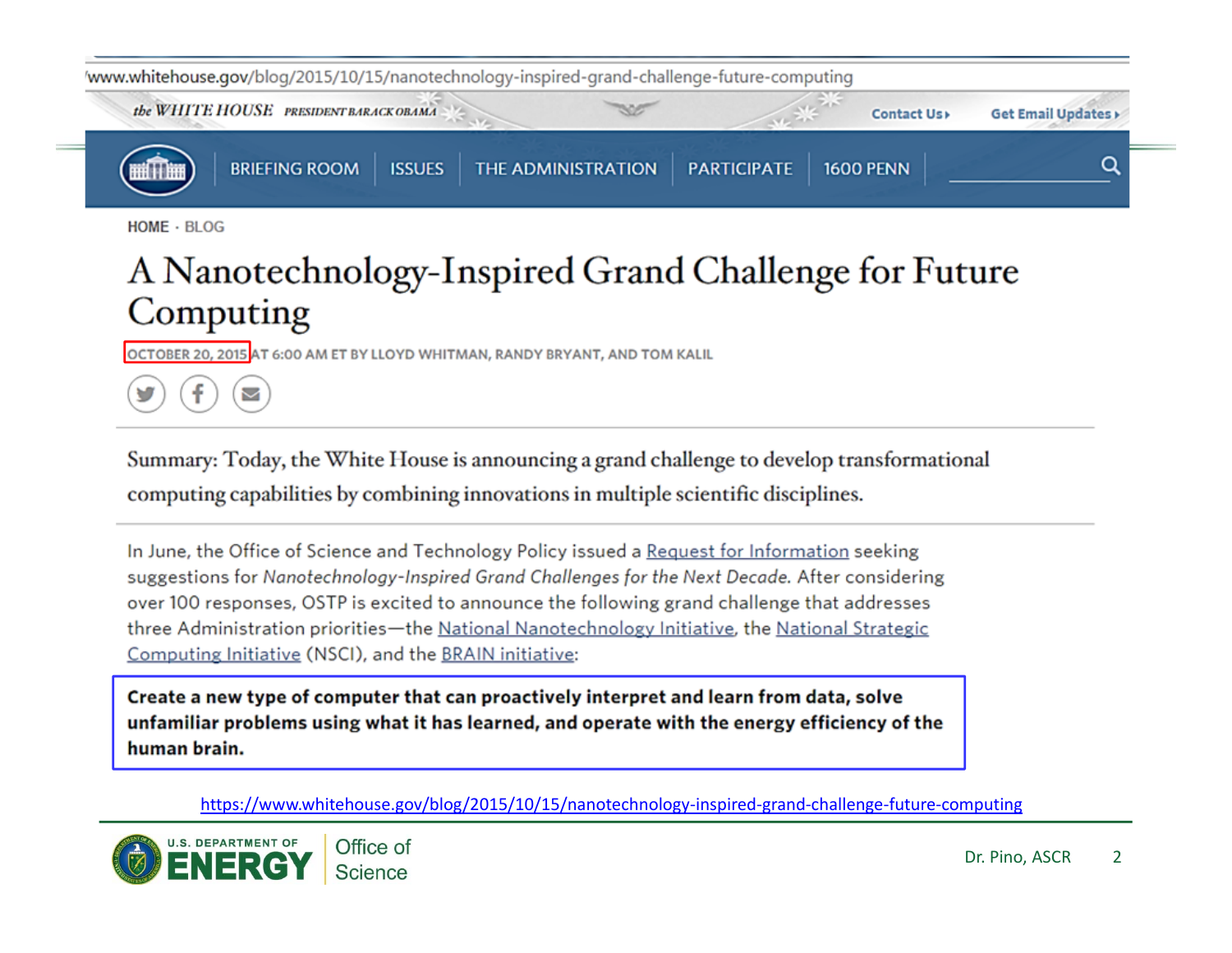## Organizing Committee

#### • **Chairs**

- Rick Stevens
	- Argonne National Lab and University of Chicago
- Ivan K. Schuller
	- University of California, San Diego

#### • **DOE Contacts**

- Robinson Pino
	- Advanced Scientific Computing Research (ASCR)
- Michael Pechan
	- Basic Energy Sciences (BES)



Ivan K. Schuller (Chair). University of California, San Diego Rick Stevens (Chair). Argonne National Laboratory and University of Chicago DEPARTMENT OF Office of **Science** 

http://science.energy.gov/~/media/ascr/pdf/programdocuments/docs/Neuromorphic-Computing-Report\_FNLBLP.pdf

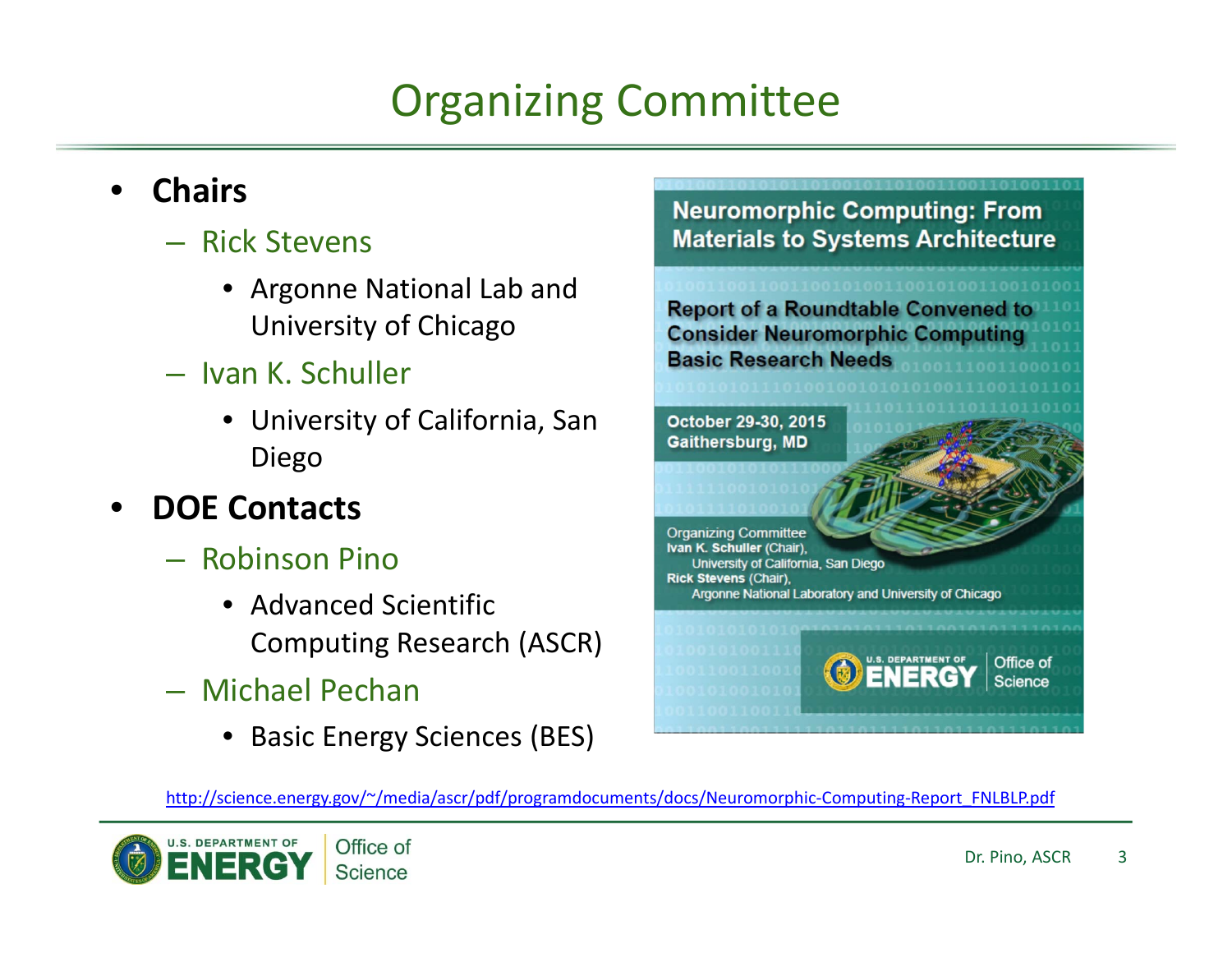#### **Participants**

Nathan Baker, PNNL Jim Brase, LLNL Hans Christen, ORNL **Mike Davies, Intel Corporation** Massimiliano Di Ventra, UCSD Supratik Guha, *ANL* John Sarrao, *LANL* Helen Li, *University of Pittsburg* Catherine Schuman, *ORNL* Wei Lu, *University of Michigan* Narayan Srinivasa, *HRL* Robert Lucas, *University of Southern California* Stan Williams, *HP*

**Matt Marinella, SNL Jeff Neaton,** *LBNL*  Christen, *ORNL* Stuart Parkin, *Max Planck Institute*  $of$  *Microstructure Physics, IBM* **Thomas Potok, ORNL** Philip Wong, *Stanford University*

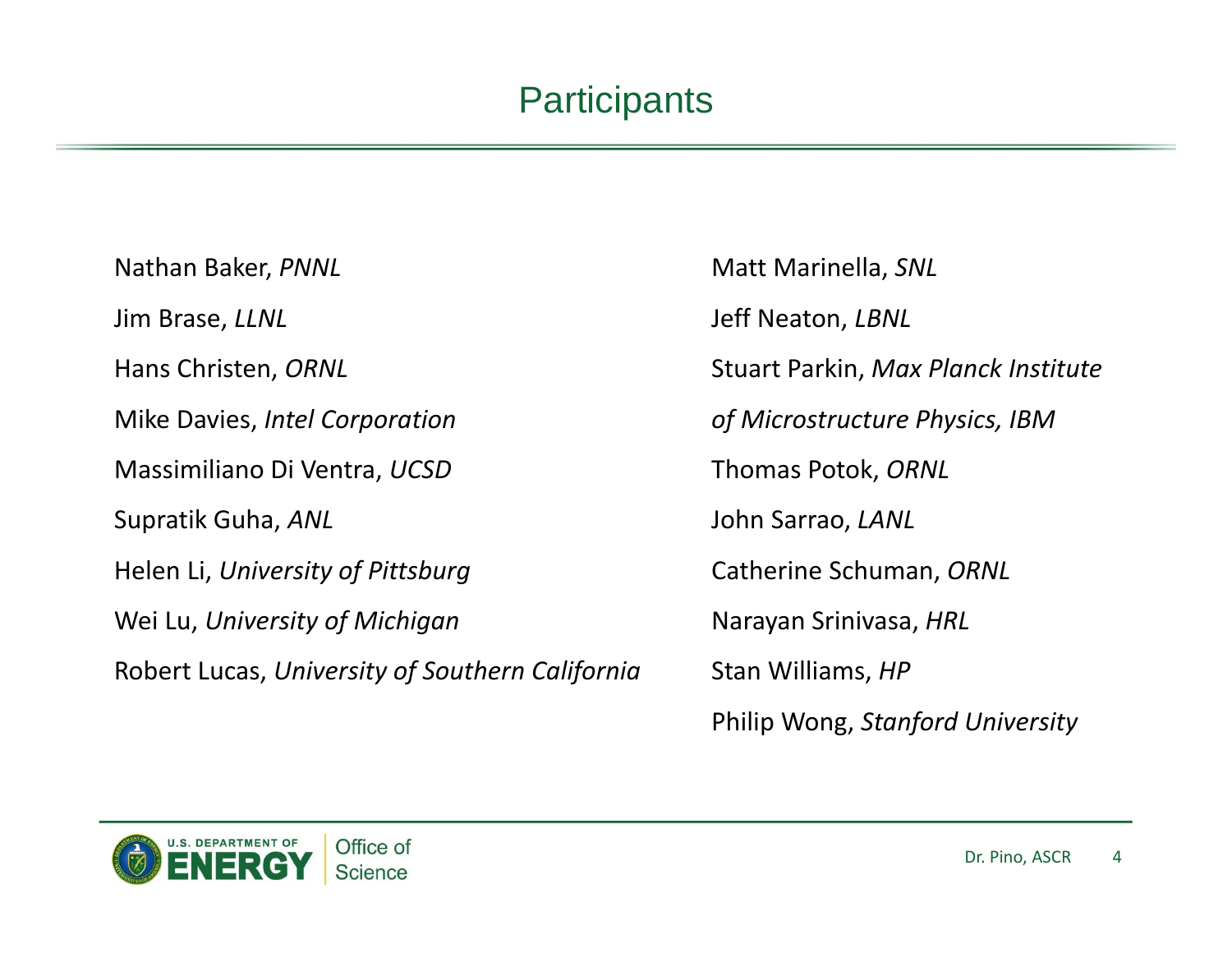- **Joint activity sponsored by ASCR and BES**
	- **Goal:** Evaluate both advanced materials and scientific computing research opportunities to support development of <sup>a</sup> new paradigm for extreme and self‐reconfigurable computing architectures that go beyond Moore's Law and mimic neuro‐ biological computing architectures
- **The event took place during Oct 29‐30, 2015**
- **Approximately 20 experts in emerging computer architectures and related materials science research topics were be invited**

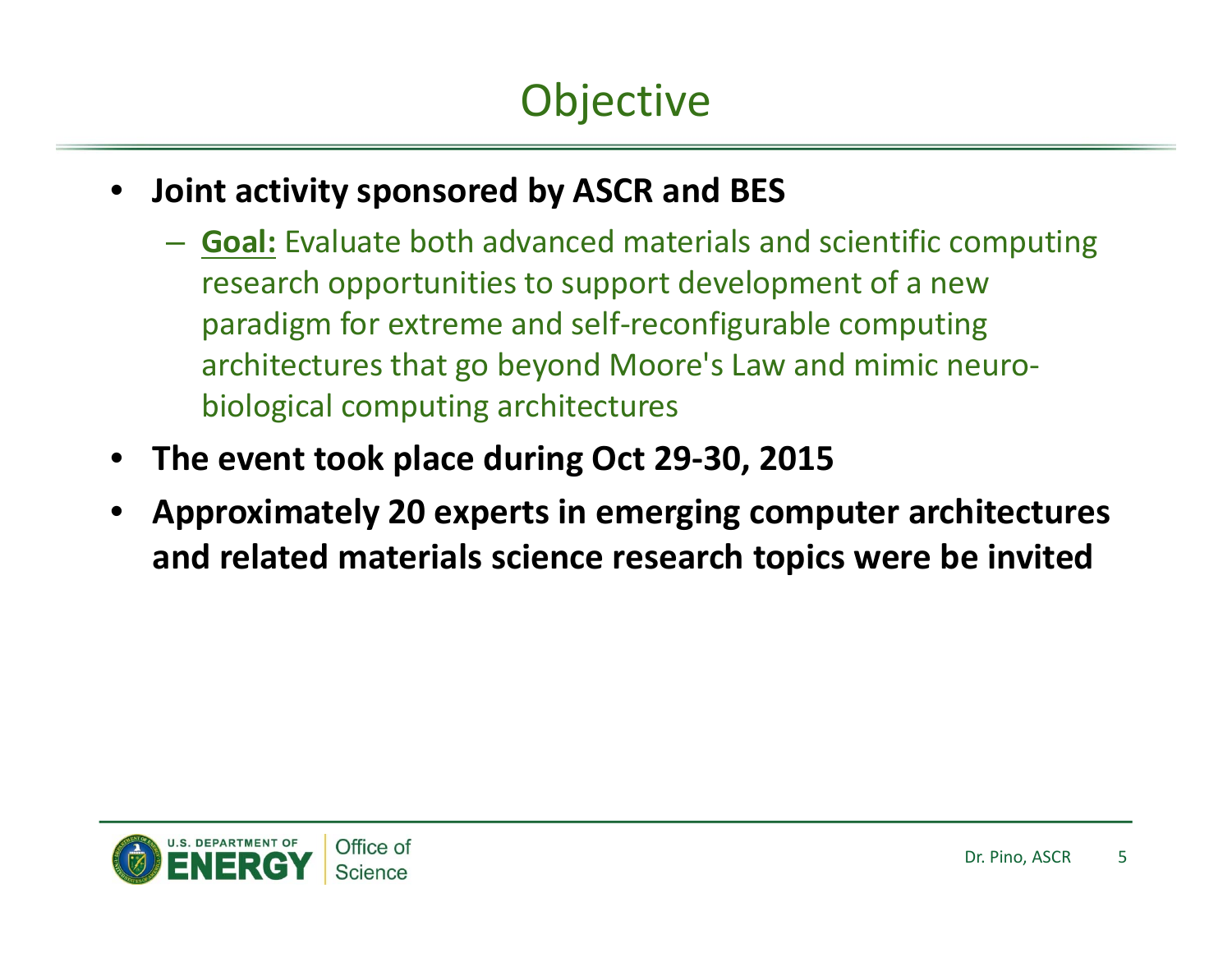## What is a Neuromorphic System?

- Biological information‐processing systems operate on completely different principles from those with which most engineers are familiar:
	- For many problems, in which the input data are ill‐conditioned, biological solutions are many orders of magnitude more effective than digital methods
	- This advantage can be attributed principally to the use of elementary physical phenomena as computational primitives
	- Representation of information by the relative values of analog Signals, rather than by the absolute values of digital signals
	- Requires adaptive techniques to mitigate the effects of component variation
	- This kind of adaptation leads naturally to systems that learn about their environment
- Large‐scale adaptive analog systems are more robust to component degradation and failure than are more conventional systems, and they use far less power.
- Recently, emerging technologies such as memristive systems and their potential integration with CMOS has ignited renew interest in the field

*Carver Mead, Invited Paper, Neuromorphic Electronic Systems, Proc of lEEE, 78 (1990) 1629-1636* 



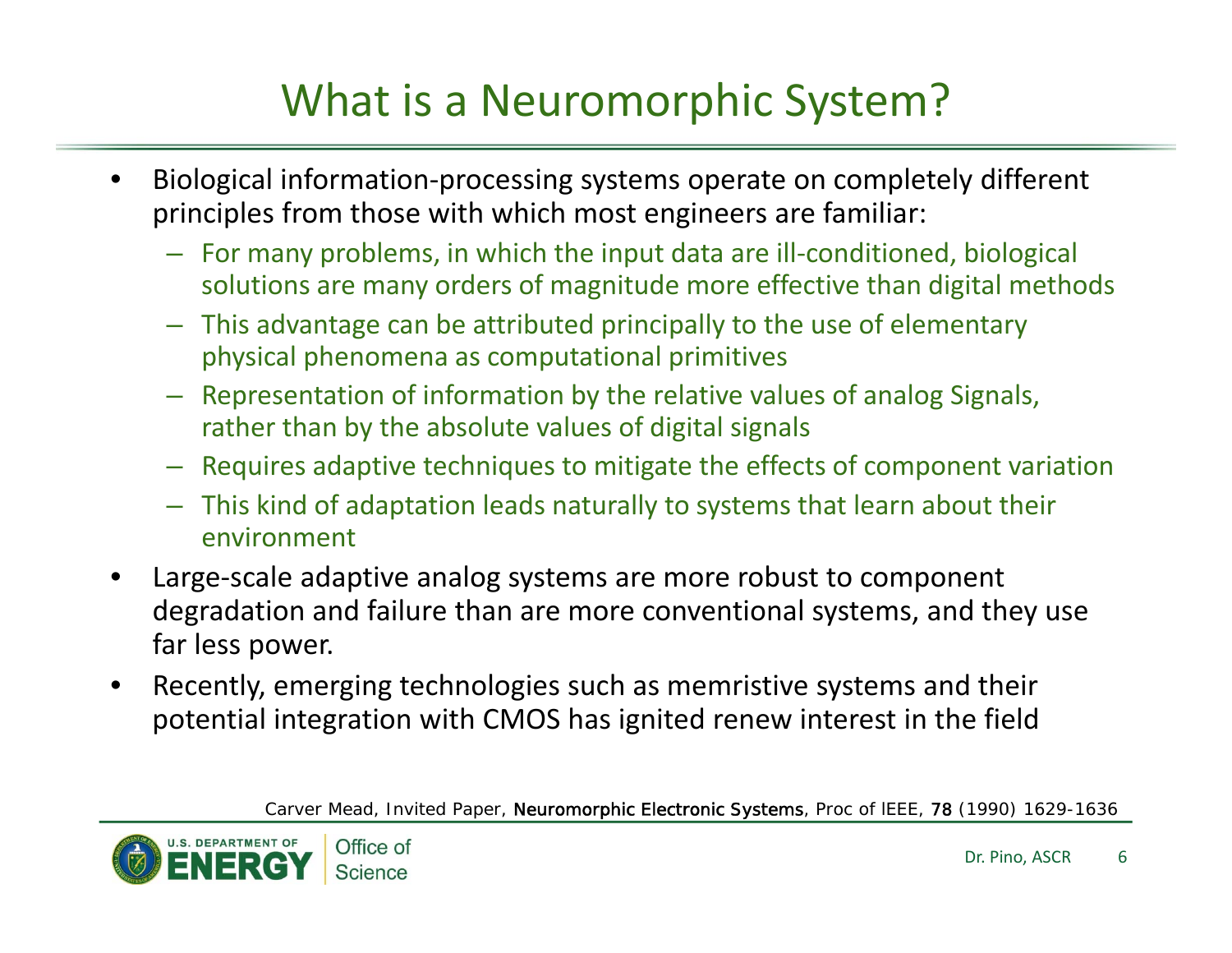## Neuromorphic Computing, Memristor Science

• **Demonstrate integrated system beyond Von Neumann architecture** 

#### *What Is The Memristor?* And *Significance* **Significance Significance**

- 
- 
- 
- 

- *Memory-Resistor Large-scale parallel computing*
- Two-terminal passive device *High-density non-volatile memory*
- Theory postulated in 1971 *Inherent radiation hardness*
- (Re-)Discovered in 2008 *Optimum power/size/weight*



L. Chua, **Memristor ‐ The Missing Circuit Element**, *IEEE Trans on Circuits Theory*, 18 (1971) 507– 519 R. Stanley Williams, **How We Found the Missing Memristor**, *IEEE Spectrum*, Dec 2008 Dmitri B. Strukov, Gregory S. Snider, Duncan R. Stewart & R. Stanley Williams, **The missing memristor found**, Nature 453, 80‐83 Kristy A. Campbell, **Silver Chalcogenide Based Memristor Devices**, Boise State University

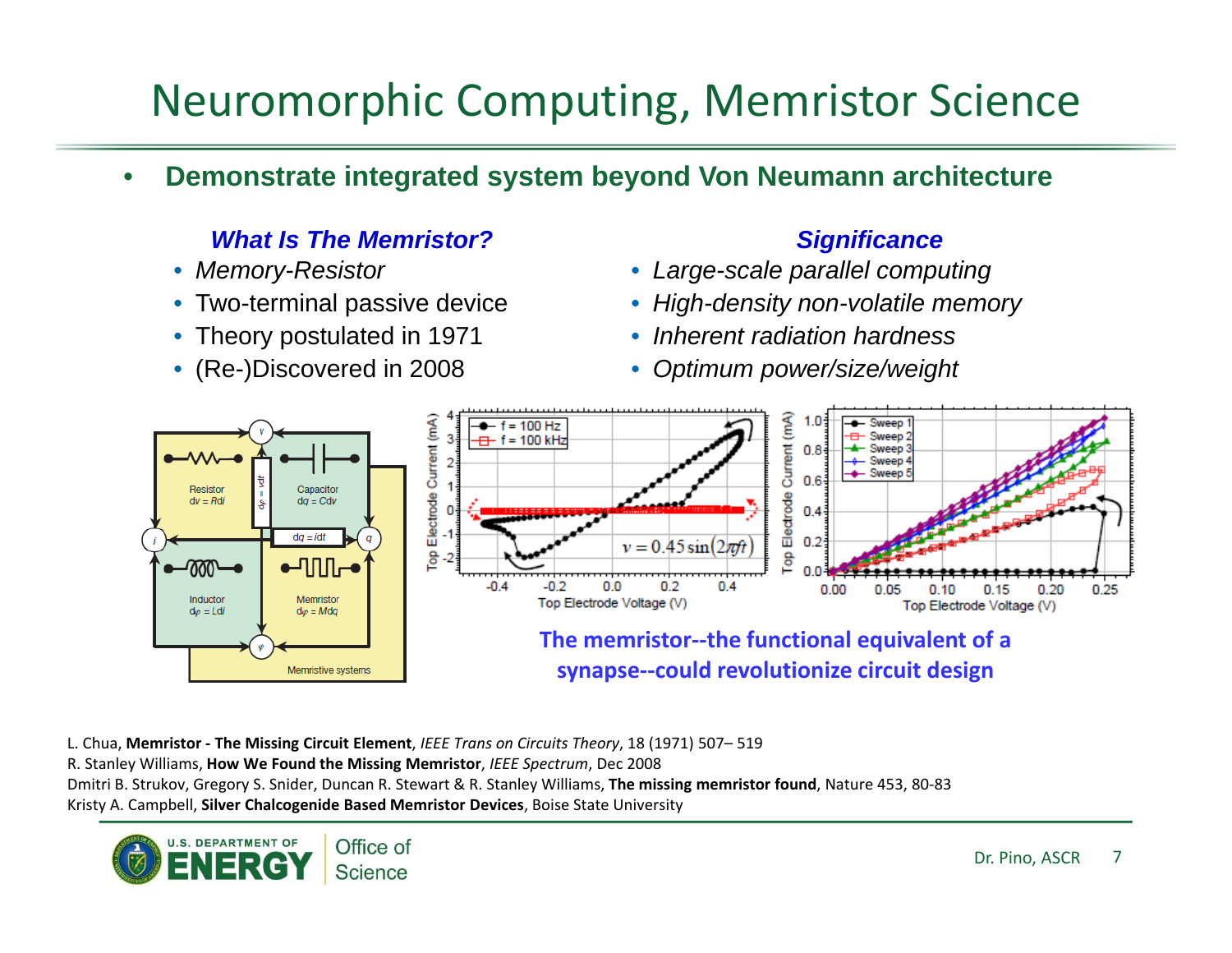#### Von Neumann *versus* Neuromorphic



#### von Neumann Architecture

AER: Address Event Representation

Neuromorphic Architecture

http://science.energy.gov/~/media/ascr/pdf/programdocuments/docs/Neuromorphic-Computing-Report\_FNLBLP.pdf

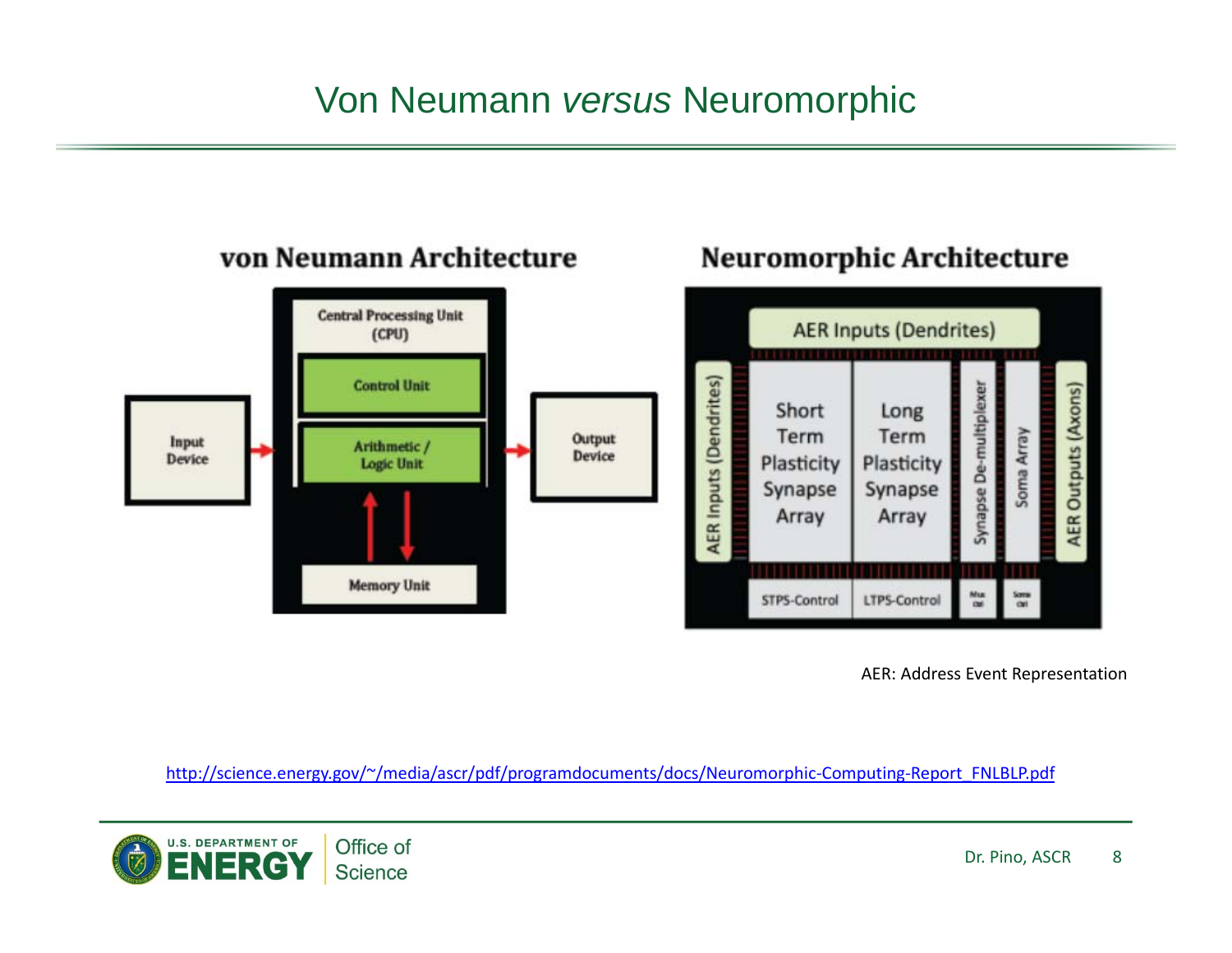## Advantages of Parallel Architectures

- **Perform N computations simultaneously**
	- Move from serial to parallel computation
- **Traditionally, software has been written for serial computation:**
	- Instructions are executed one after another
	- Ideally, we would like to perform many at once
- **Disadvantages**
	- Excessive communication between computing nodes will degrade performance

#### • **Nanoscale modeling and simulation**

– Non‐linear behavior, long and short range statistical variation *"Molecular and nanodevices will remain novelty toys for nanodevice specialists unless they possess realistic nonlinear circuit models so that future nano circuit designers can simulate their exotic designs as easily and accurately as current CMOS circuit designers," Chua 2003.* L.O. Chua, "Nonlinear circuit foundations for nanodevices. I. The

four‐element torus" Proceedings of the IEEE, 91 (2003) 1830

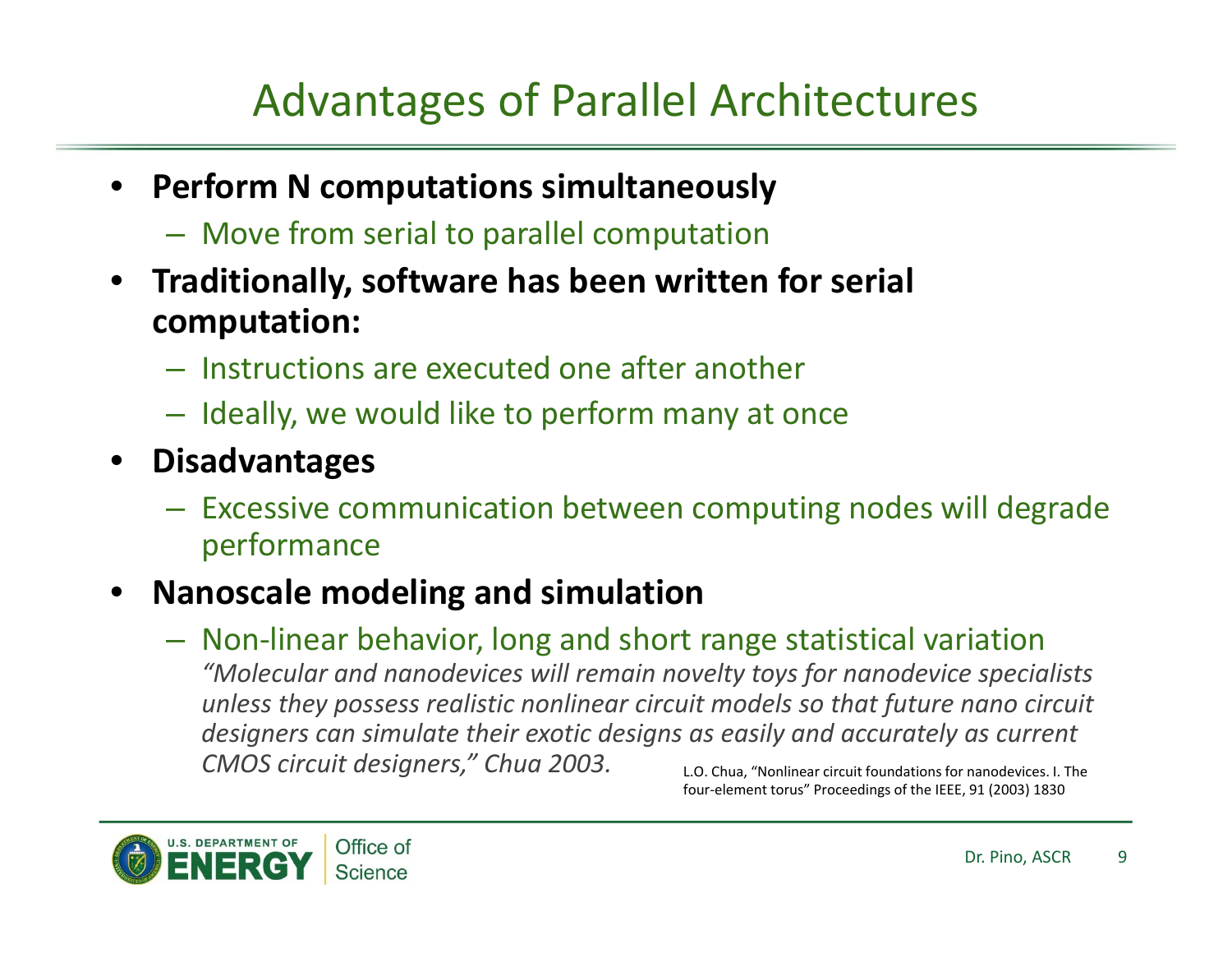## Why Neuromorphic Computing

- **Computers have become essential in all aspects of modern life—from process controls, engineering, and science to entertainment and communications—and are omnipresent all over the globe**
	- Currently, about 5–15% of the world's energy is spent in some form of data manipulation, transmission, or processing
- **Conventional computing devices fail in some of the most basic tasks that biological systems have mastered, such as language and vision understanding**
	- Hence the idea that taking cues from biology might lead to fundamental improvements in computational capabilities

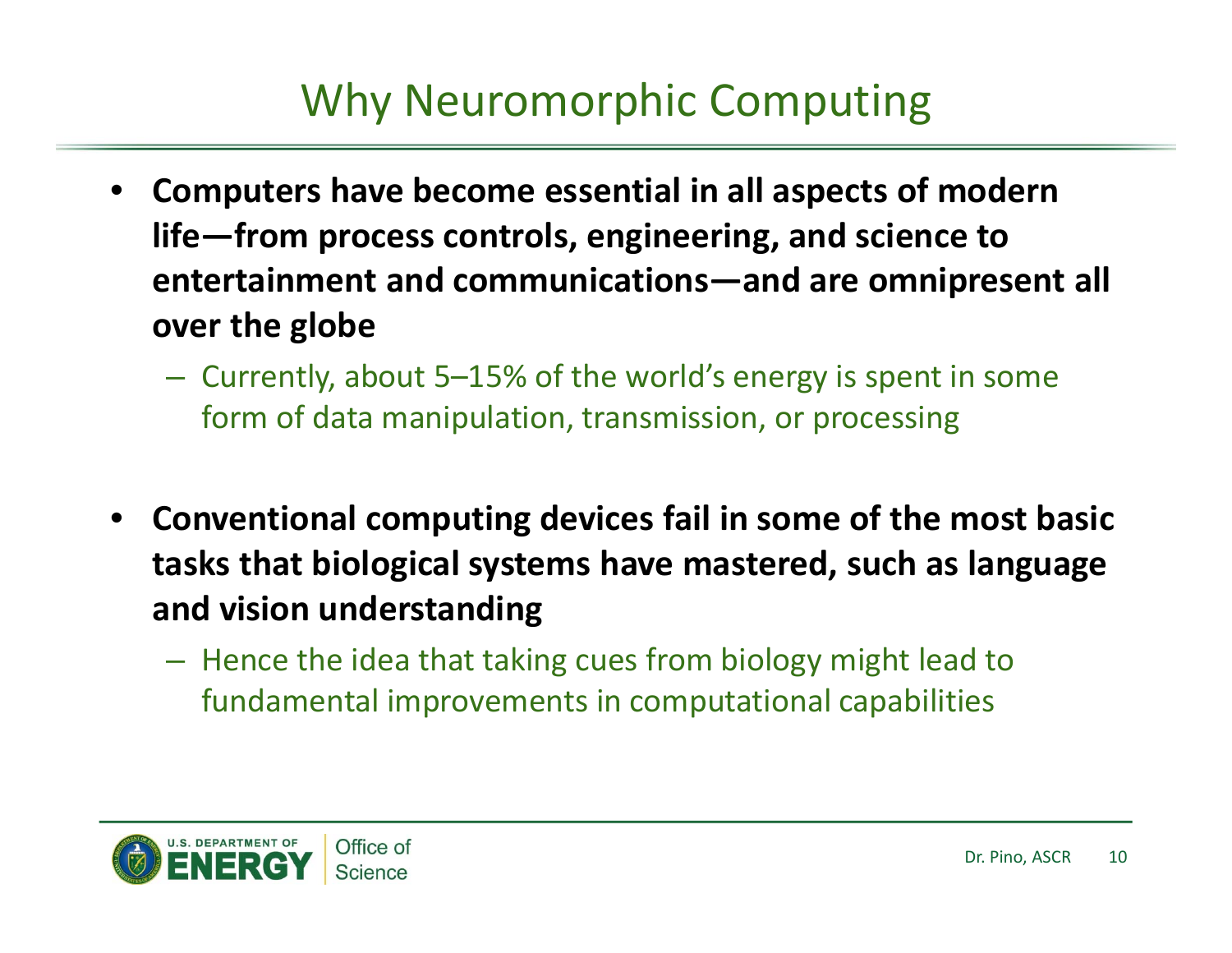## Why Neuromorphic Computing (Cont.)

- **Well‐supported predictions, based on solid scientific and engineering data, indicate that conventional approaches to computation will hit <sup>a</sup> wall and become critical in the next 10 years**
	- 1) Fundamental (atomic) limits exist beyond which devices cannot be miniaturized
	- 2) Local energy dissipation limits device packing density
	- 3) Increase and lack of foreseeable limit in overall energy consumption are becoming prohibitive
- **Novel approaches and new concepts are needed in order to achieve the goals of developing increasingly capable computers that consume decreasing amounts of power**

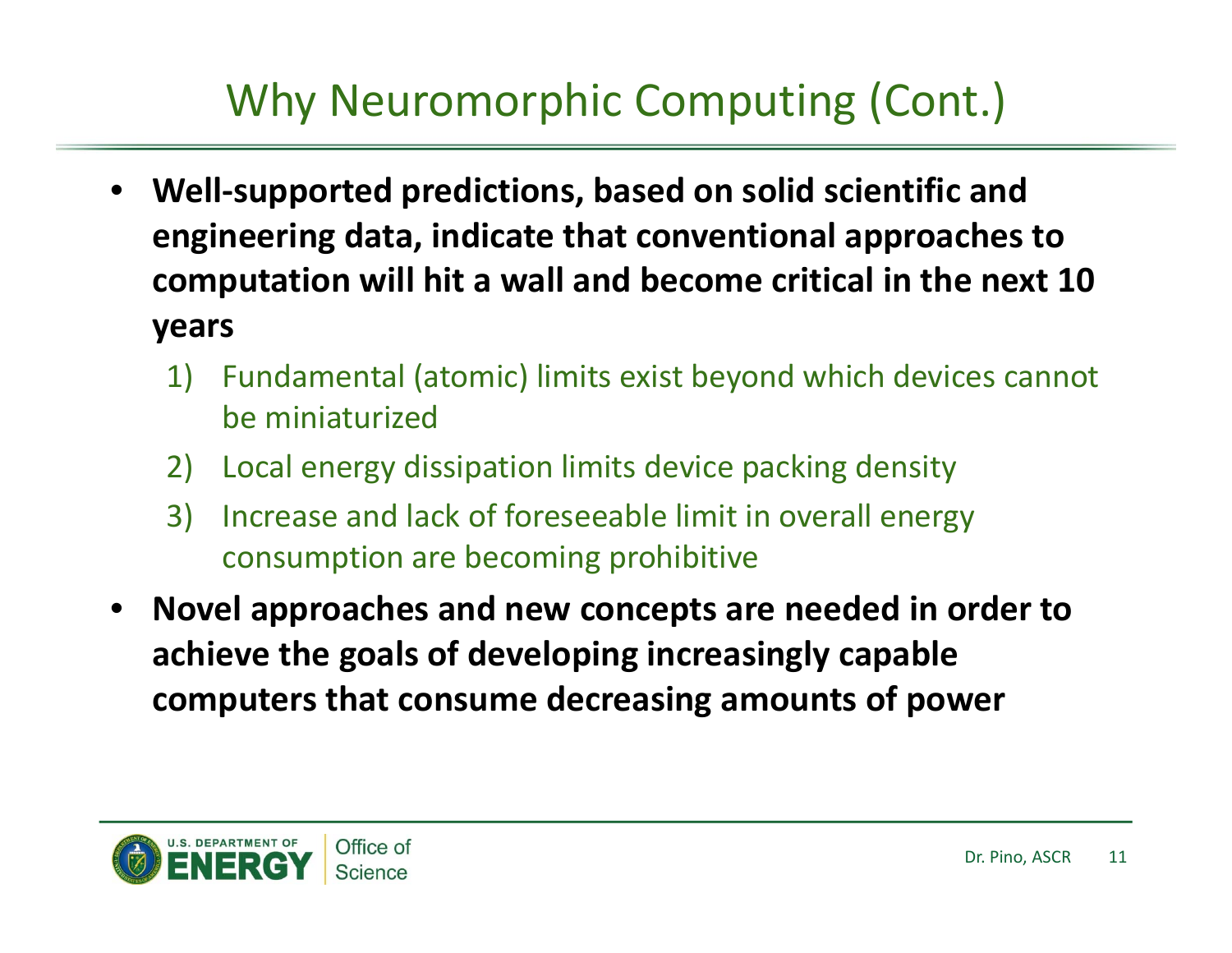## The Need for Enhanced Computing

- **The DOE has charted <sup>a</sup> path to Exascale computing by early in the next decade.**
	- Exascale machines will be orders of magnitude faster than the most powerful machines today.
	- Even though they will be incredibly powerful, these machines will consume between 20 and 30 megawatts of power and will not have intrinsic capabilities to learn or deal with complex and unstructured data.
- **It has become clear that the mission areas of DOE in national security, energy sciences, and fundamental science will need even more computing capabilities than what can be delivered by Exascale class systems.**
	- Some of these needed capabilities will require revolutionary approaches for data analysis and data understanding.
- **Neuromorphic computing systems are aimed at addressing these needs**

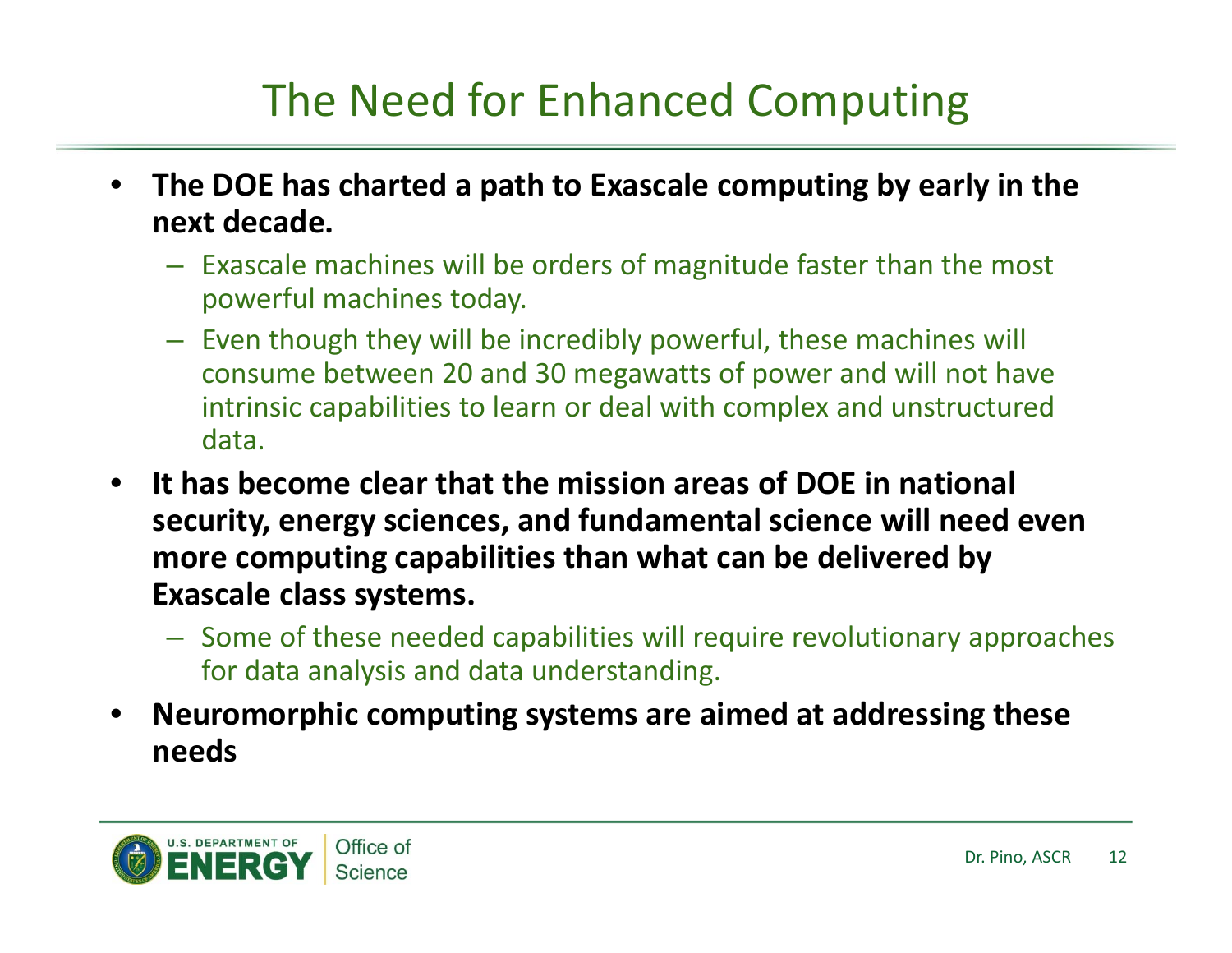## The Need for Enhanced Computing (Cont.)

- **Data science supports research involving complex and unstructured data**
	- Machine learning is applied where traditional methods are inadequate
		- Analyze data produced from climate models*, in search of complex patterns not obvious to humans*
		- Recognize features in large‐scale cosmology data, *where the data volumes are too large for human inspection*
		- Predict maintenance needs for accelerator magnets, *so they can be replaced before they fail, and to search for rare events in high‐energy physics experiments*
		- Biological research from searching for novel features in genomes to predicting which microbes are more likely to be in <sup>a</sup> given environment at <sup>a</sup> given time
		- Gaining traction in designing materials and predicting faults in computer systems, especially in the so-called "materials genome" initiative

#### • **Machine learning has affected nearly every major DOE research area**

- Today applications run on existing parallel computers
- Scientist are still pursuing new opportunities leveraging deep learning
- Neuromorphic computing could significantly impact and accelerate scientific discovery

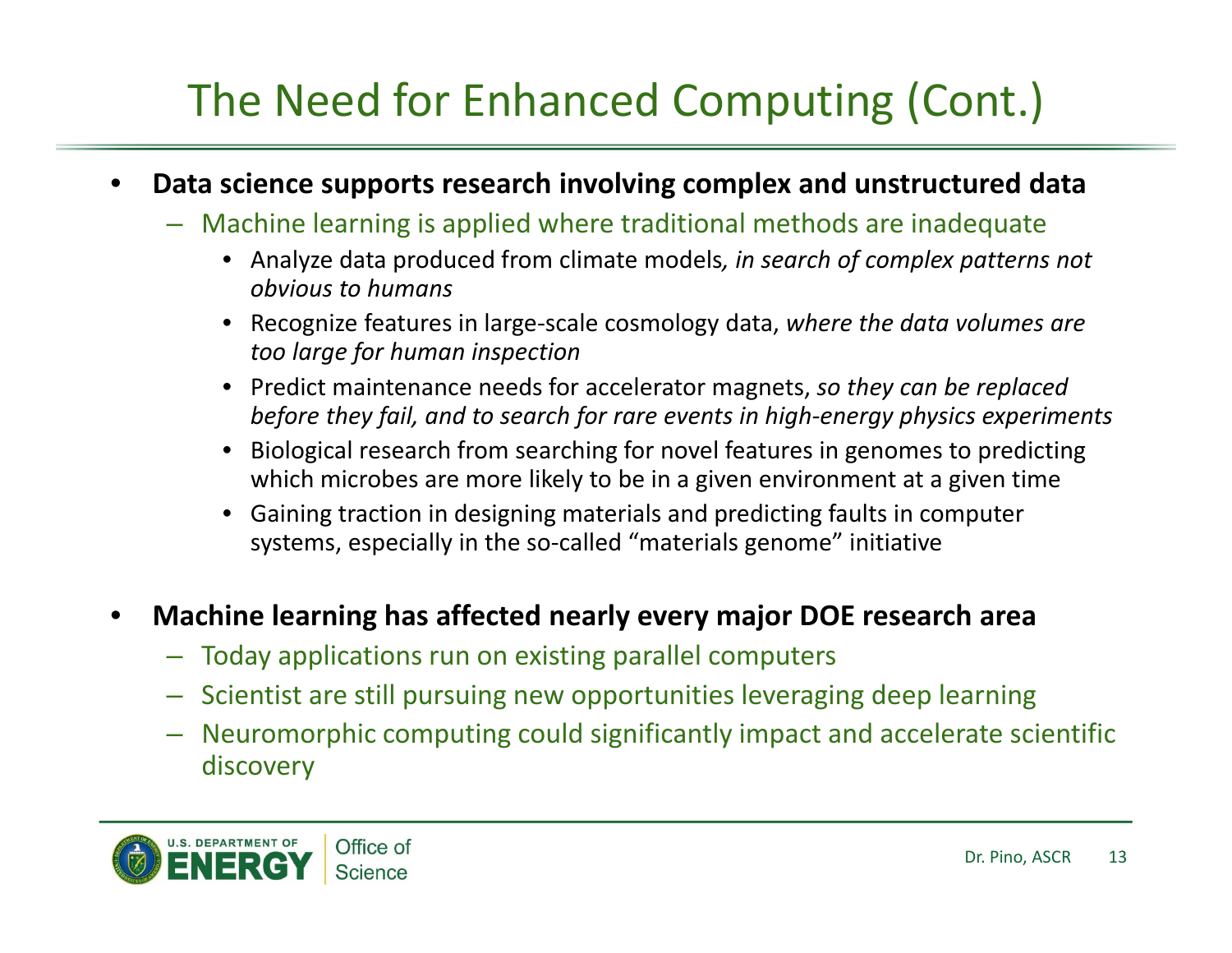## The Need for Enhanced Computing (Cont.)

- **Neuromorphic computing may even play <sup>a</sup> role in replacing existing numerical methods**
	- Where lower power functional approximations are used
	- could directly augment planned Exascale architectures
- **Important neuromorphic computing questions for the future**
	- Which areas of science are most likely to be impacted?
	- What will the requirements for may be?
- **This roundtable did not focus on an applications**
	- It is important to identify these areas and to further understand how neuromorphic hardware might address them

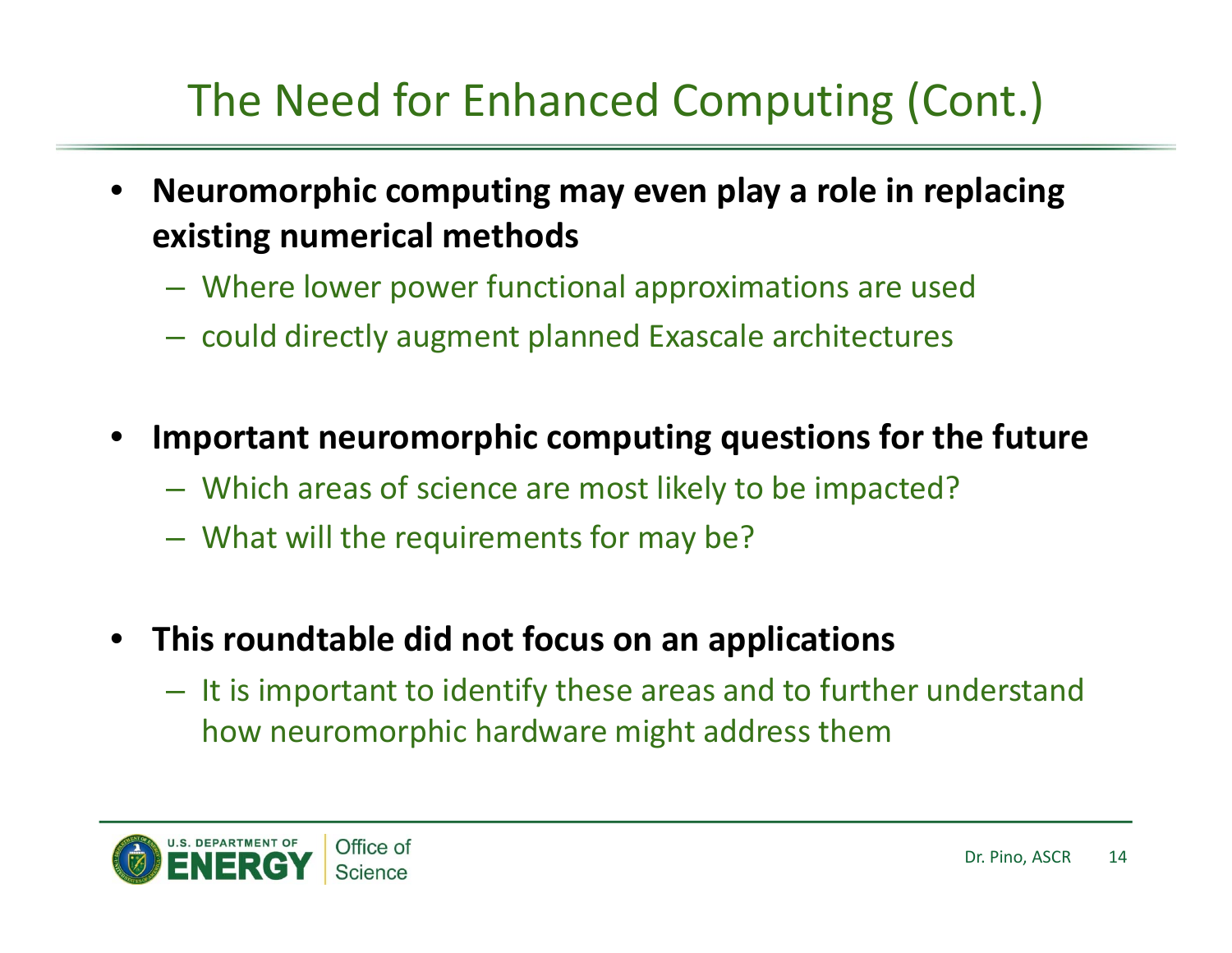## Current State of the Art Systems

- **IBM's TrueNorth chip announce in 2015**
	- $-$  256 neurons and (65-256)x10<sup>3</sup> synapses
	- Research groups experimenting
	- No, on‐chip learning
- **SpiNNaker hybrid CPU/Neuron, University of Manchester and FACETS, University of Heidelberg**
	- $-$  180K neurons and 4x10<sup>7</sup> synapses per wafer
	- $-$  Over 10<sup>4</sup> synapses per neuron, increase biological fidelity
	- Yes, on‐chip learning
- **Commons architectures arrange synapses in crossbars**
	- A challenge for such systems is fan‐in/out rations
	- $-$  Biology can have up to  $2x10<sup>4</sup>$  synaptic connections per neuron
	- Current state of the are in CMOS is 256; however, it is not yet understood such why biology favors such highly dense connectivity

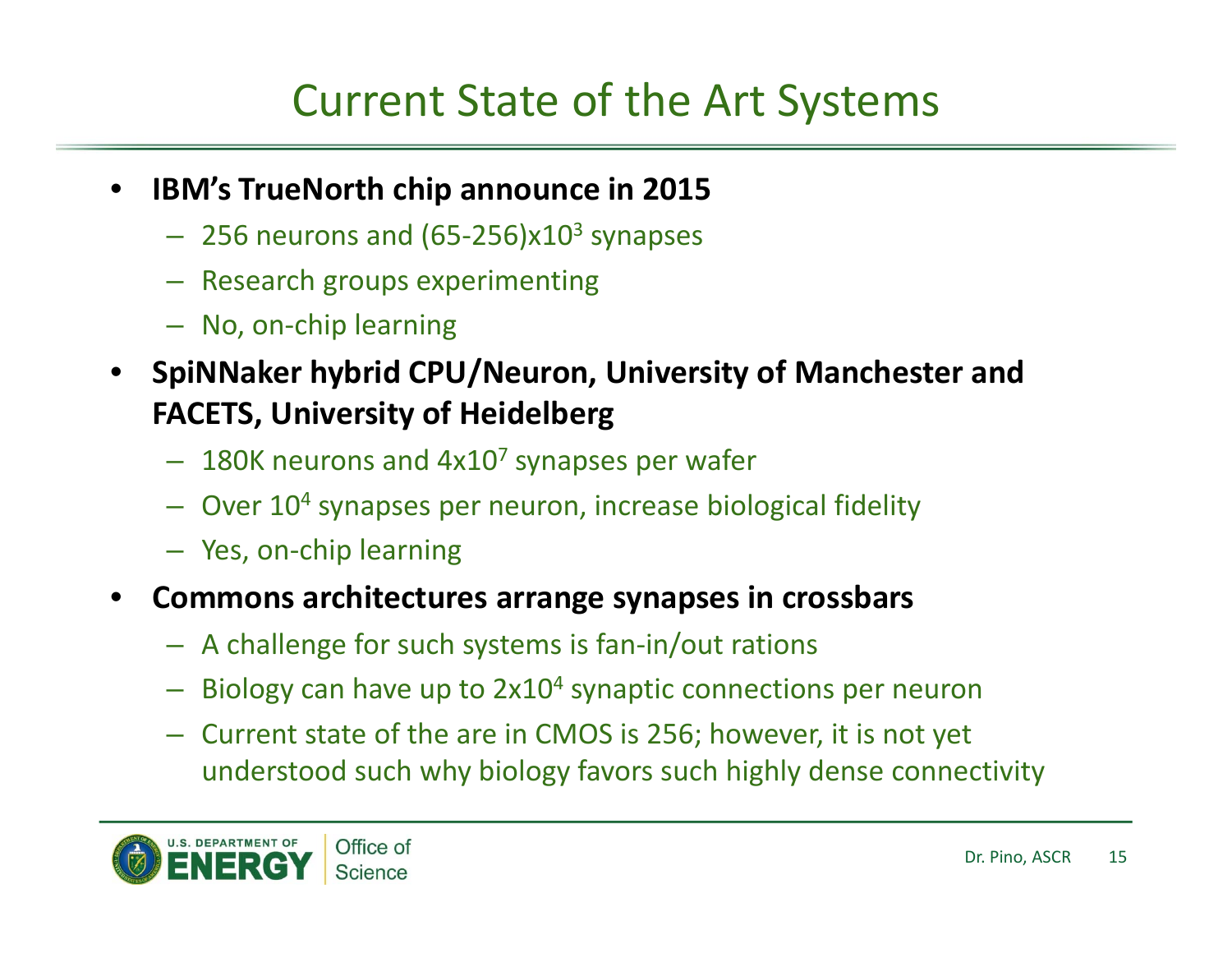## Potential Envisioned Research Path

- **Research, Develop, and Identify:**
	- Potential neuromorphic architectures inspired by biology
		- Materials, devices, and models to emulate nonlinear circuits
		- New tools and techniques for fabrication and integration with CMOS
	- Enable "accelerator" platforms or prototypes
		- Large scale scientific user facilities
		- Implement small systems or co-processors
	- Software for extreme scale simulation and verification
		- Libraries, programming environments, compilers, programming languages, and runtime systems specific to neuromorphic
	- Scale promising architectures into end‐to‐end systems from/to
		- Hundreds of neurons / thousands of synapses
		- Thousands of neurons / millions of synapses
		- Millions of neurons / billions of synapses, etc.

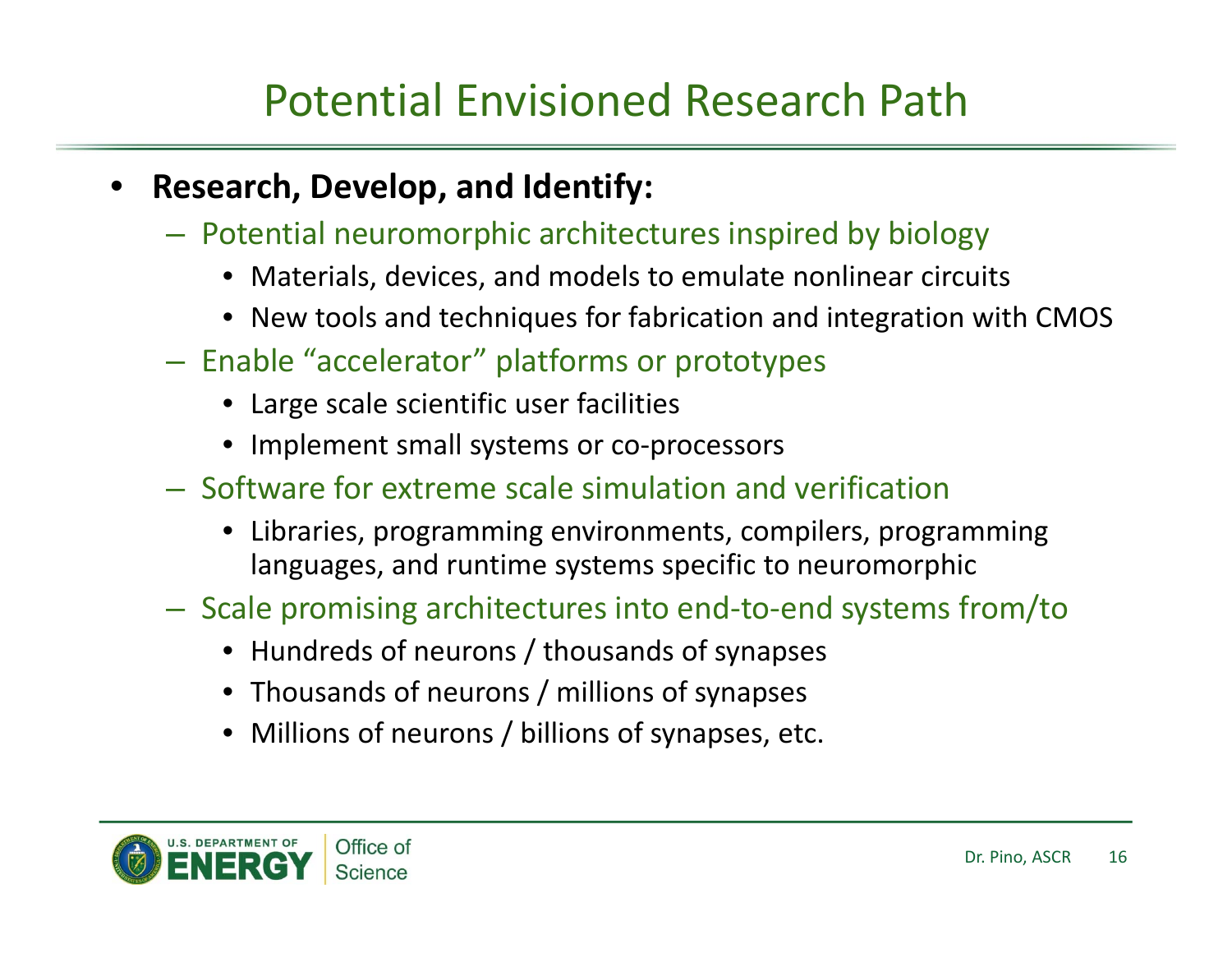## Main conclusions of the roundtable

- **Creating <sup>a</sup> new computational system will require developing new system architectures to accommodate all needed functionalities**
- **One or more reference architectures should be used to enable comparisons of alternative devices and materials**
- **The devices to be used in these new computational systems require the development of novel nano and meso structured materials**
	- Unlocking the properties of quantum materials based on new materials physics
	- Designing systems and materials that exhibit self‐ and external‐ healing, three‐dimensional reconstruction, distributed power delivery, fault tolerance, co‐location of memory and processors

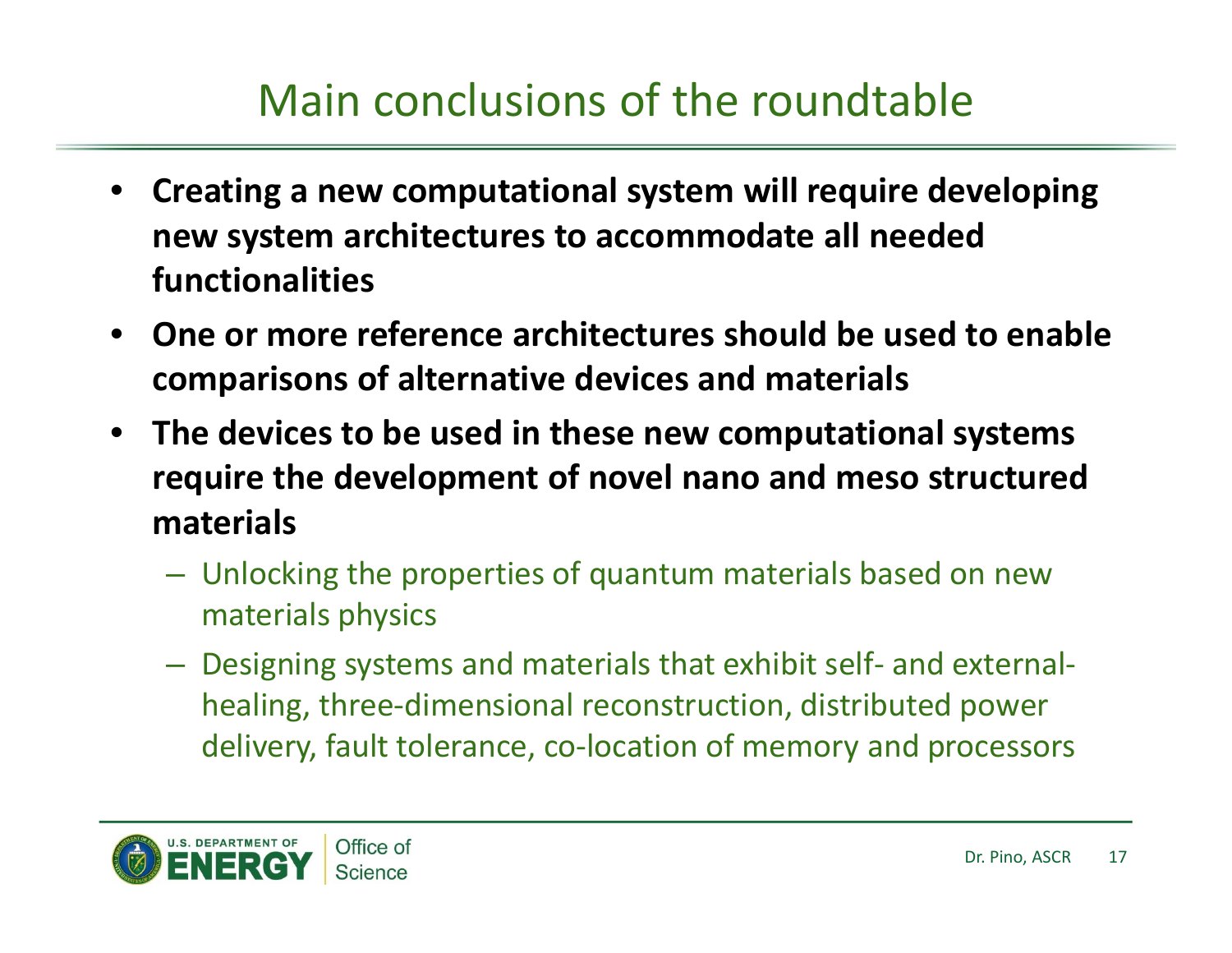## Main conclusions of the roundtable (Cont.)

- **The development of <sup>a</sup> new brain‐like computational system will not evolve in <sup>a</sup> single step**
	- It is important to implement well defined intermediate steps that give useful scientific and technological information
- **Successfully addressing these challenges will lead to <sup>a</sup> new class of computers and systems architectures.**
	- These new systems will exploit massive:
		- Enable the near real‐time analysis of extreme‐scale data
		- Learn from examples
		- Compute with the power efficiency approaching that of the brain
- **Future computing systems with these capabilities will offer considerable scientific, economic, and social benefits.**

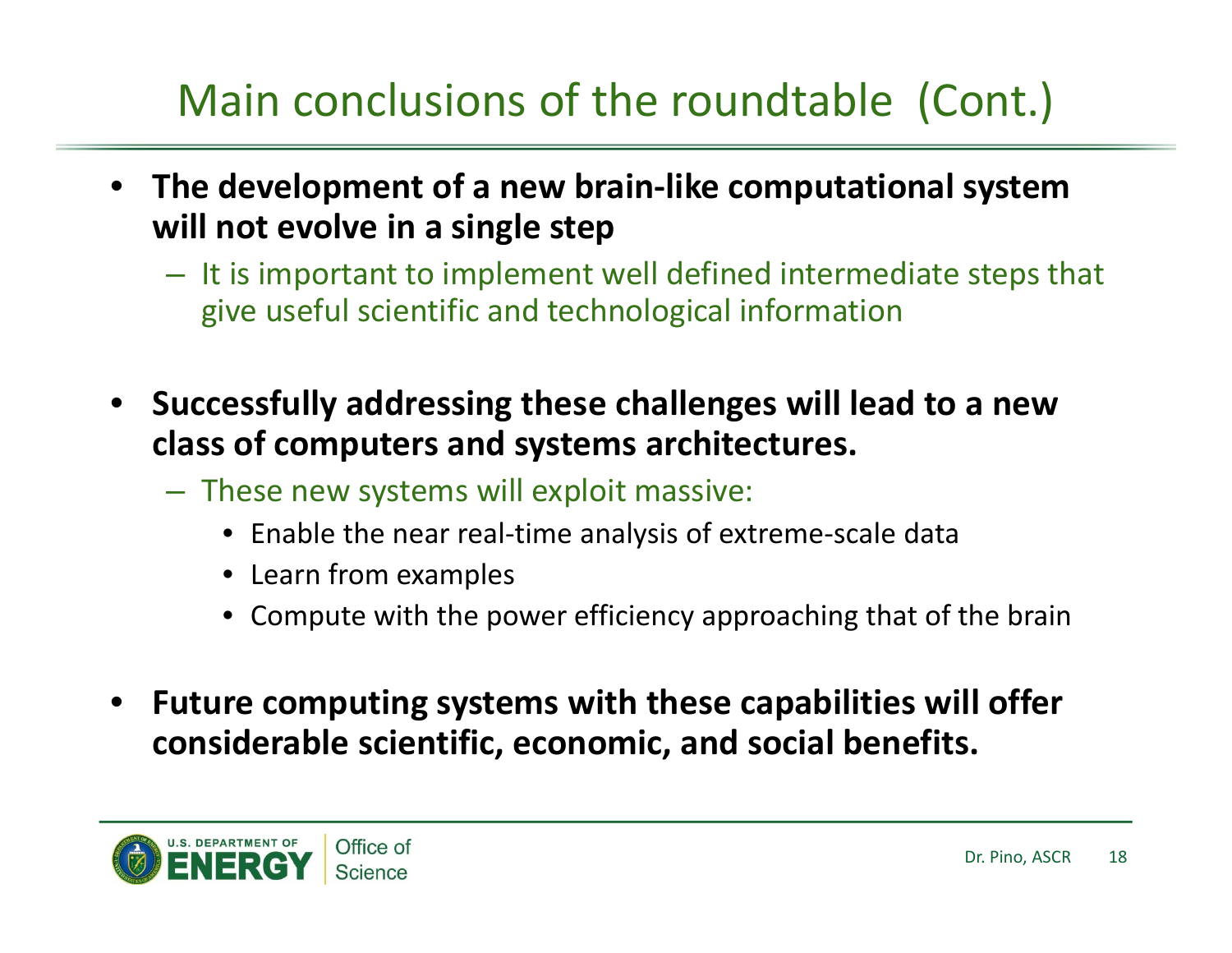- **High pay‐off research and development**
- **Foundational technology for:**
	- **Systems able to perform autonomous operations**
	- **Sense‐making for scientific discovery**
	- **Accelerated and reconfigurable in situ analysis**
- **Plenty of opportunity to make substantial contribution in the area of information processing and** *understanding*
- **Brain‐inspired architectures in software or hardware offer <sup>a</sup> path for much needed technological evolution**
- **It is truly <sup>a</sup> multi‐ and cross‐disciplinary effort in materials, physics, chemistry, biology, mathematics, engineering, computer science, neuroscience, etc., to ensure success in this field**